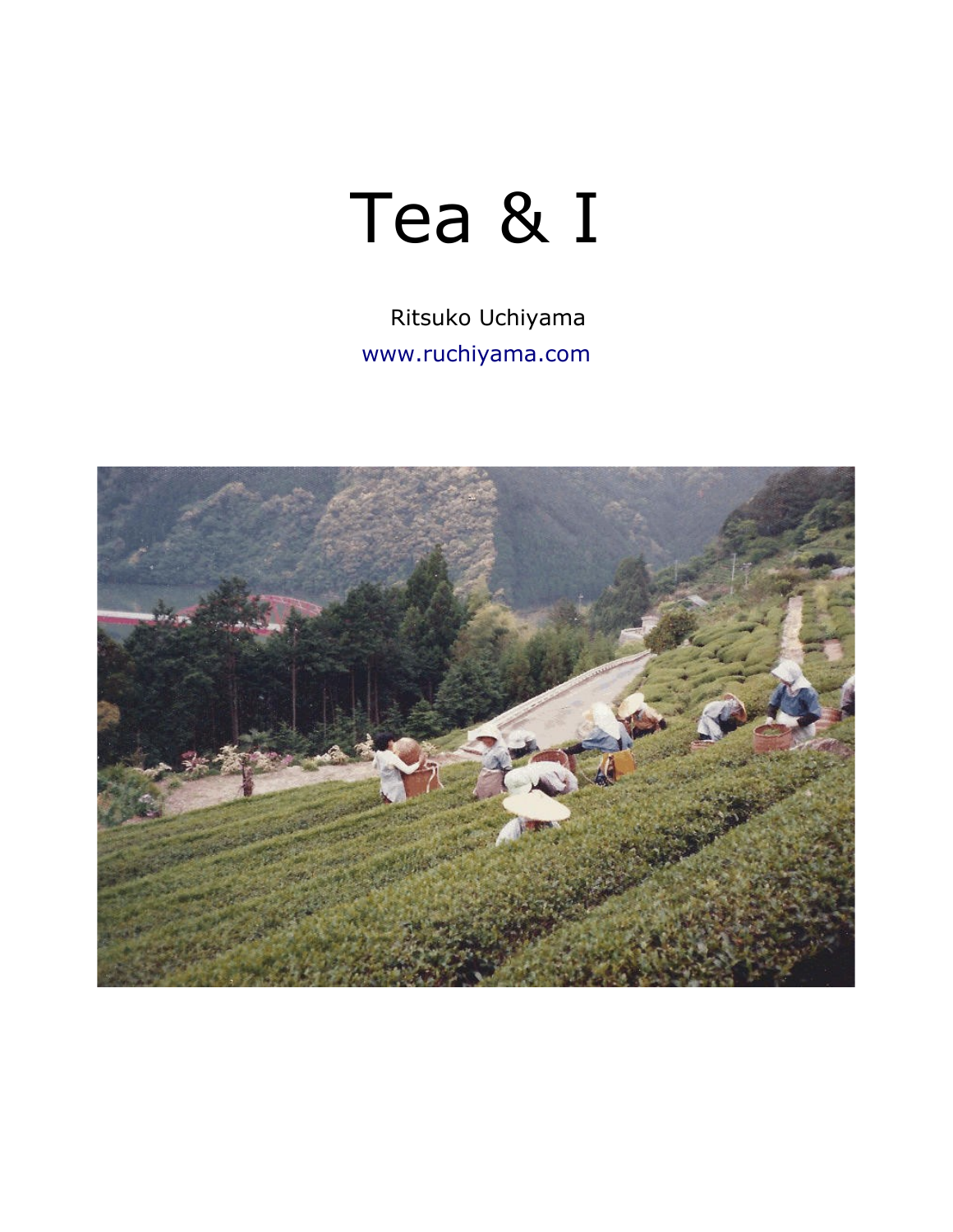I was born the daughter of a tea cultivator in a small village next to a river. The village, planted mainly with cider trees, was nestled in the mountains, facing south. Mornings were sunny, and the air was full of mist floating up from the Tenryu River, which carries water from the Japanese Alps to the Pacific Ocean. This river is known both as "rioting Tenryu" and "restive Tenryu,"; it runs very quickly and powerfully when it rains heavily, but otherwise is pure and calm, like a lady.

The sound of the river was my lullabye every evening; I felt as as though it was watching over me and protecting me while I slept.

In Shizuoke Prefecture, tea season begins at the end of April (unlike in southern Japan, when it begins in March).

When I was a child, the plucking of the tea flushes (freshly-picked tea leaves) was done by hand, so my mother had the important task of rounding up ten to fifteen female workers from the neighbouring villages. They had to pluck the flushes as quickly as possible, as the price of tea falls with each passing day during tea season.

Each worker was provided with a bamboo basket tied to her waist; when the basket was full, it would be emptied into a large central basket placed in a footpath. My mother's job was to bring this basket to the factory where my father waited.

In the factory, the tea leaves were spread onto the floor for drying, then placed into the steamer. Several processes followed. In those days, there were no computers or firing systems to operate the machines; my father had to keep them operating manually, through wood-burning; he had to carefully calculate times and temperatures (an extra ten seconds could destroy or damage an entire season's crop). This is where a tea cultivator's experience and skill are of the utmost importance.

During tea season my father slept very little; his work day began at five, and ended at midnight or later. His perspiration acting as glue, he was always covered in tea leaves; Japan in May is extremely warm, and my father spent his days in the factory surrounded by wood-burning machines. He undoubtedly lost several pounds by the end of the season.